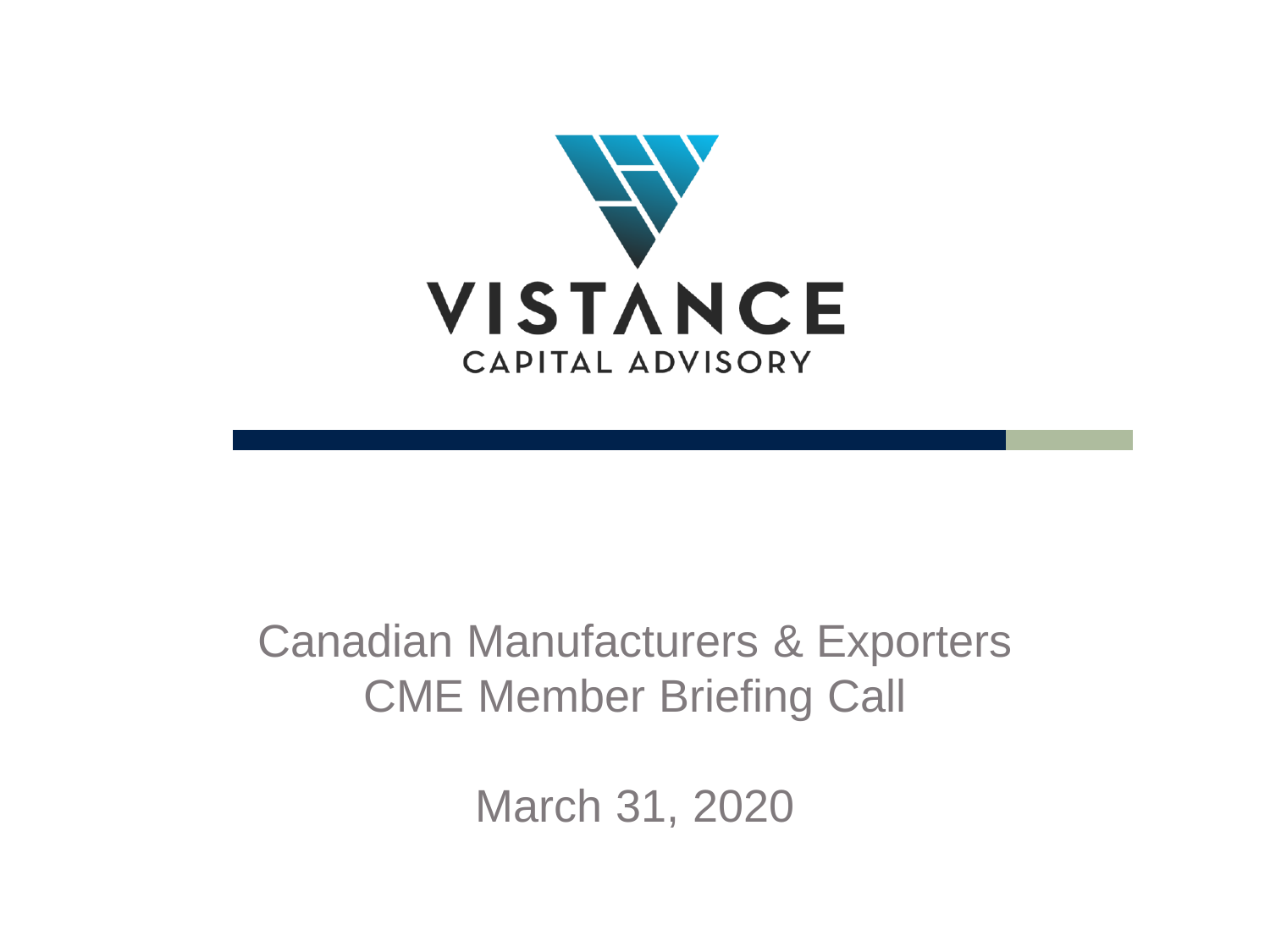

# **Federal COVID Relief Programs**

- Business Credit Availability Program (BCAP) Collaboration between BDC and EDC to provide \$65 billion to businesses experiencing cash flow issues due to COVID
- 75% wage subsidy
- Canada Emergency Business Account \$25 billion program to provide up to \$40,000 in interestfree loans to cover operating costs
	- Repayment before December 31, 2022 will result in \$10K loan forgiveness
	- Apply through financial institutions
- Loan Guarantees from EDC of up to \$6.25 million to support lines of credit from financial institutions
- Co-Lending Program from BDC up to \$5 million in collaboration with financial institutions
- Annual corporate income tax payment deferred until after August 31, 2020
- Work-Sharing Program maximum duration extended from 38 to 76 weeks
- Deferral of GST / HST remittances for Feb / Mar / April to June 30, 2020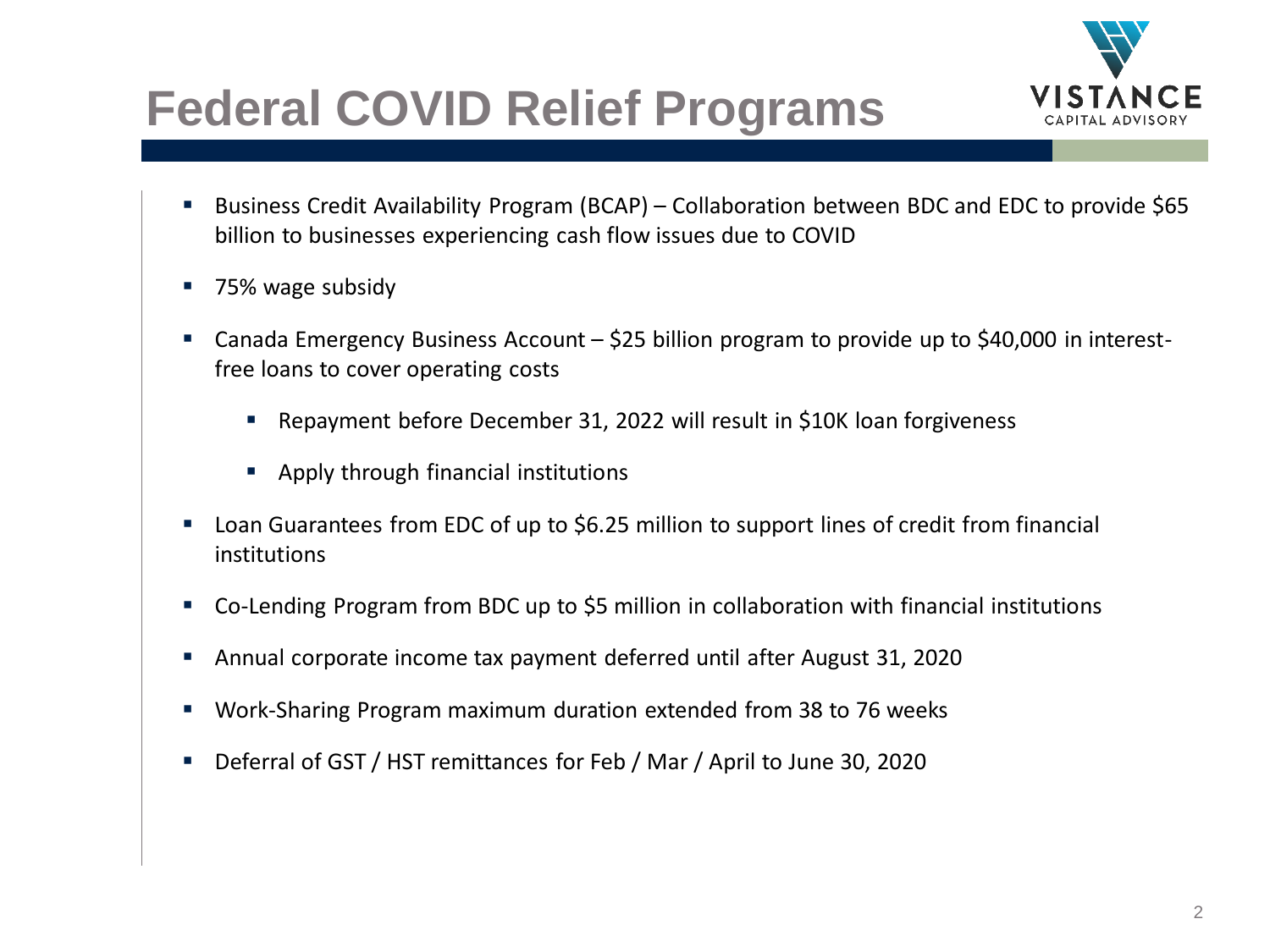# **New BDC Loan Facility**



- Maximum loan increased from \$1 million to \$2 million depending on strength of the application
- 3 year term loan
	- First 12 months interest only
	- Months 13-36 pay back 40% monthly principal and interest
	- 60% balloon payment at month 36
	- Balloon payment can be refinanced at commercial terms at that time
- Interest Rate: Base rate  $-1.75%$ 
	- Base rate is 5.05% effective interest rate is 3.3%
- Personal Guarantee may be required to accompany GSA
- Intent of loan: cover operating costs for slow interim period
	- Cannot be used for growth / expansion
- Certain industries do not qualify cannabis, fund companies, finance companies that originate subprime loans, bars, night clubs
- No details released yet on prepayment details, but standard term is 3 months prepayment penalty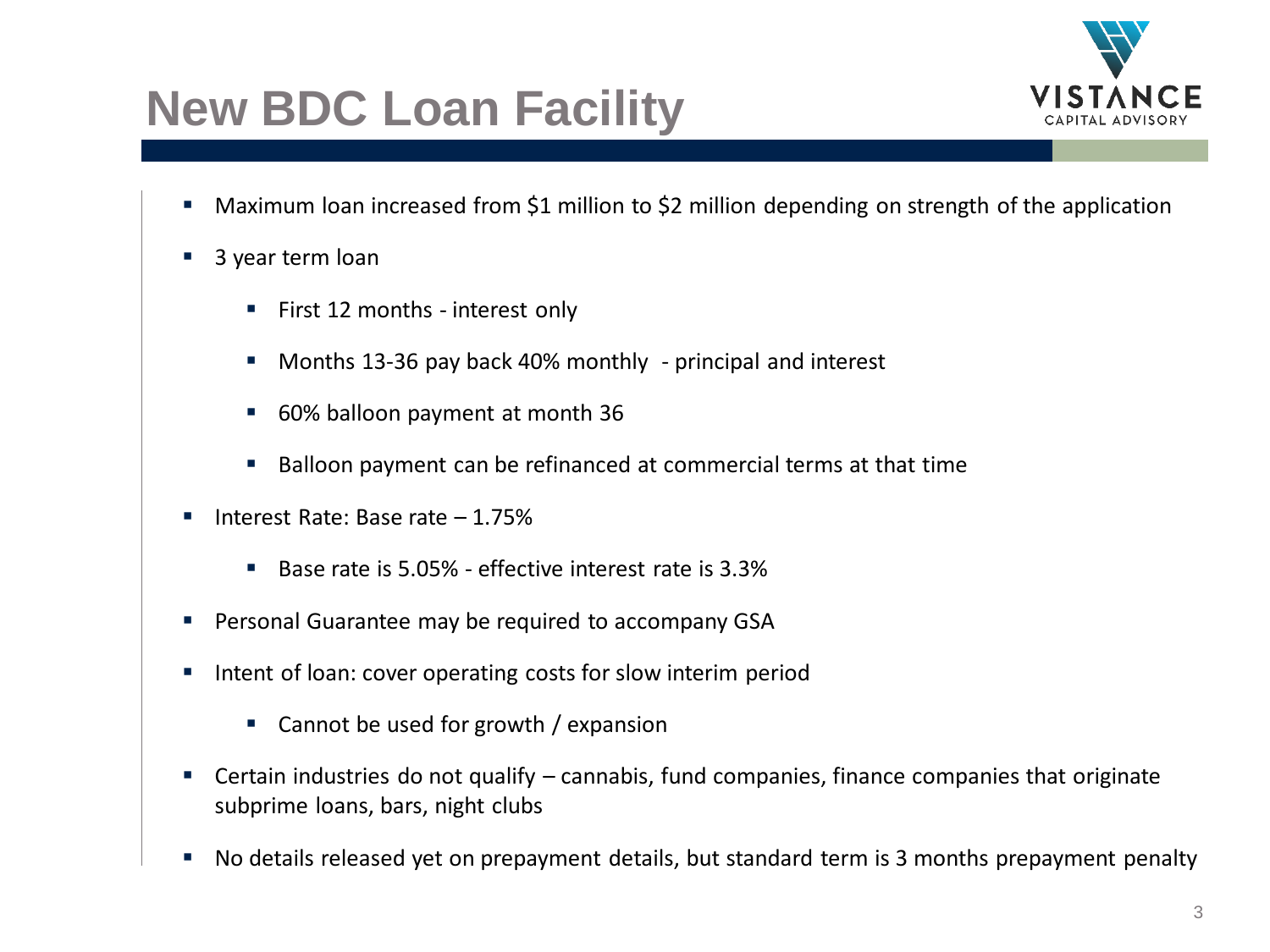

# **New BDC Loan Facility (cont'd)**

#### **Documentation required:**

- Application for Financing
- Statement of Personal Affairs
- Business Plan
- 12 months projections  $-$  cash flow and P&L
	- Projections should contain revisions considering 4-5 months slowdown
- 2-3 years financial statements
- Corporate structure and cap table
- 4 questions related to COVID
	- At what level of activity do you anticipate to operate at over the next 6 months?
	- What are the key carryings costs for the next 6 months?
	- With a working capital loan and/or postponement does this cover your cash needs for the next six months?
	- What are your agreements with key suppliers (and customers) on payment terms / support for the next six months?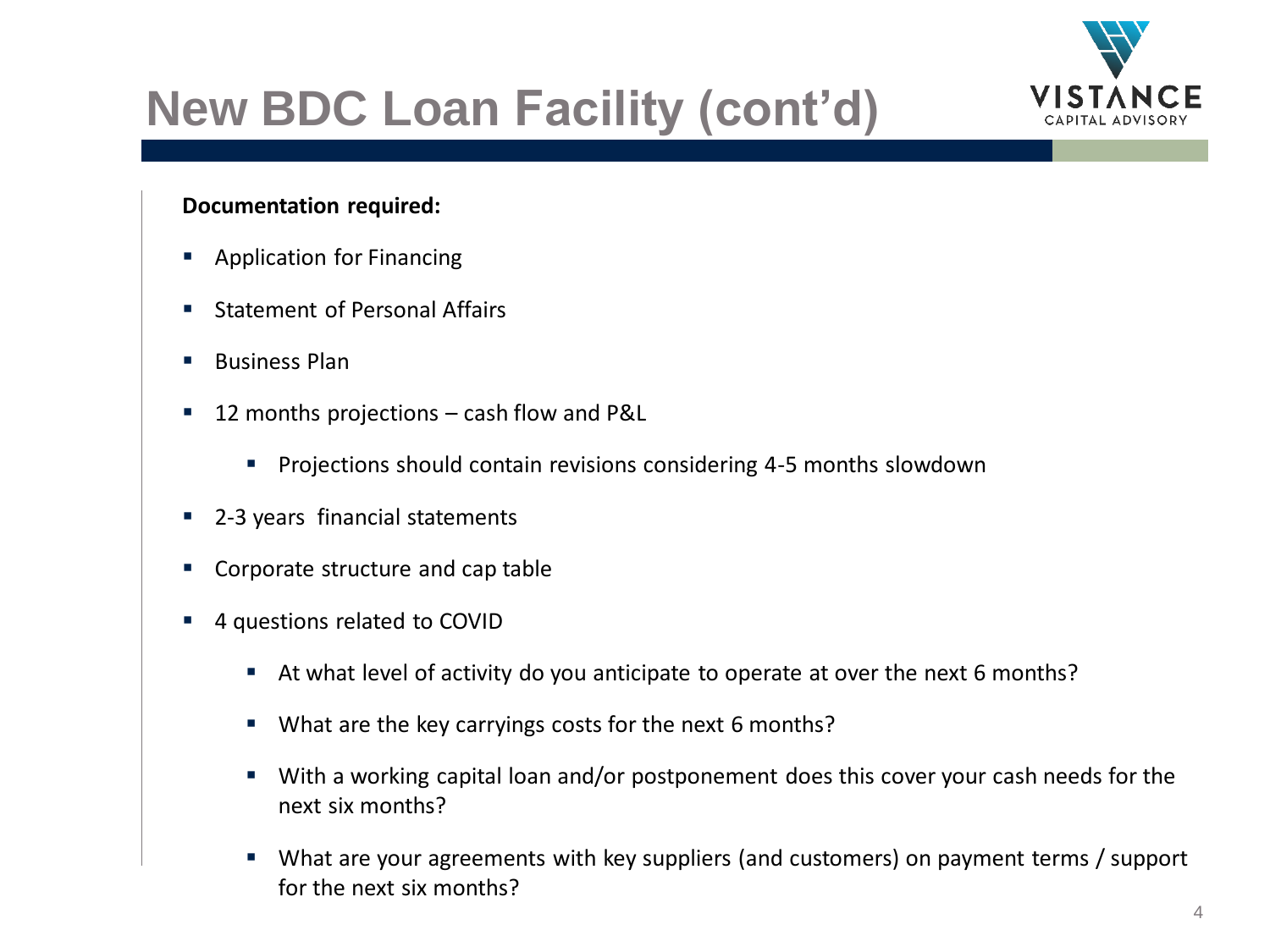

## **EDC Facilities**

Supports companies that export globally or are looking to set up subsidiaries or invest in assets abroad

- **E** Canadian Direct Investments Abroad (CDIA) Term loan to finance expansion / acquisitions outside of Canada
	- Apply directly through EDC
- **Export Guarantee Program (EGP)** EDC can provide a Company with additional financing by guaranteeing a portion of the new LOC / term loan from a financial institution of up to 75% or USD \$10MM
	- Apply through financial institution

#### **Documentation Required:**

- Breakdown of sales by countries outside of Canada
- Business Plan
- 3 years of financial statements
- 12 months financial projections cash flow and P&L
- Corporate Structure and Cap Table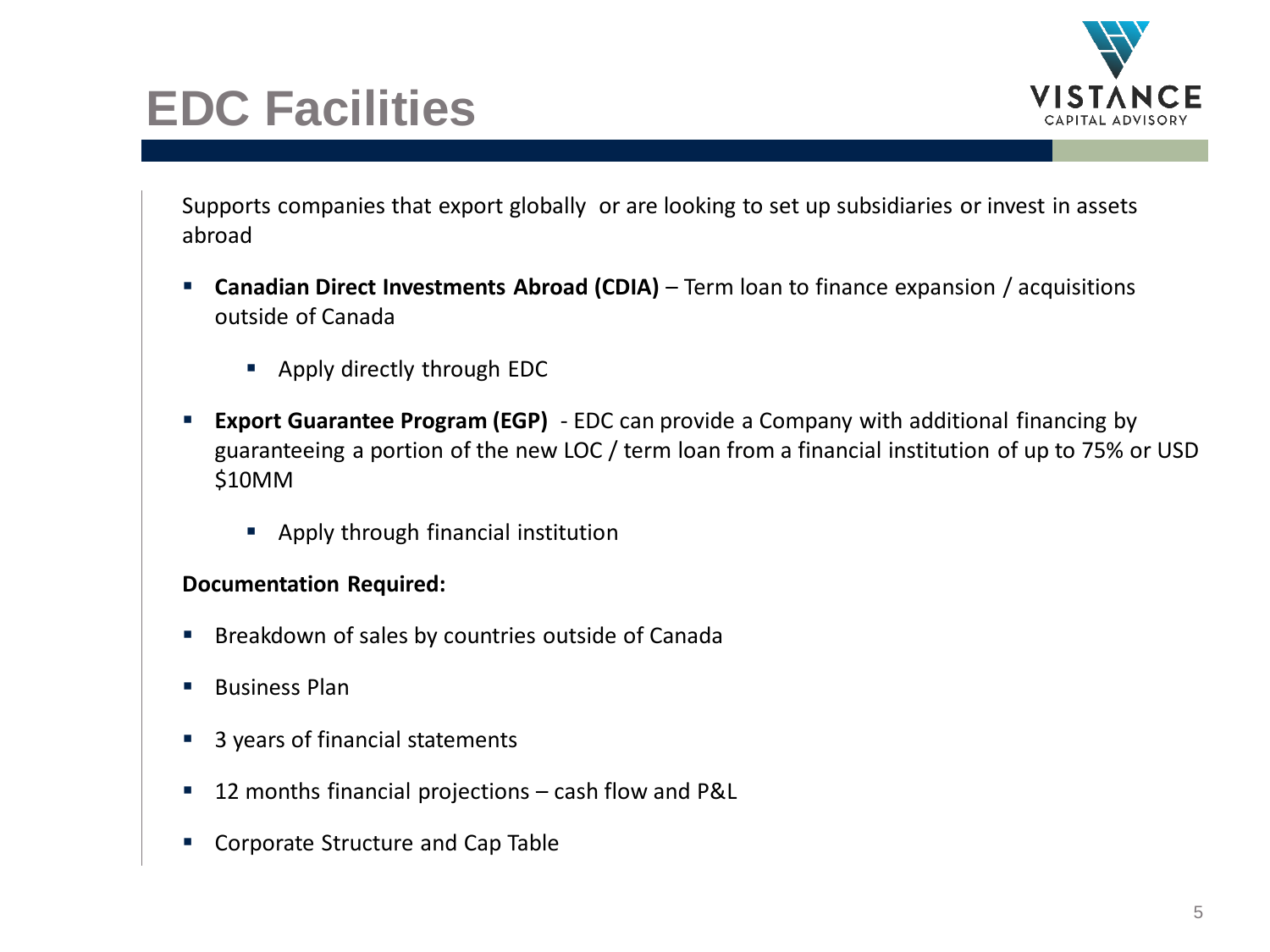

## **Wage Subsidy**

- Available for businesses of all sizes
- Companies that have suffered at least 30% decline in revenue due to coronavirus pandemic are eligible
- 75% of employees' wages up to maximum salary of \$58,700
	- Program to fund 3 months of wages backdated to March 15
	- Maximum subsidy of \$847 per week, which works out to approximately \$10K per employee over 3 months
- Due to the increased amount, it is likely businesses will need to apply for the subsidy and wait for a cheque from the government; can no longer be withheld from payroll remittance
- The qualification for a 30% decline in revenue will need more clarity:
	- Seasonality
	- Month to month or year over year?
	- What happens with companies who receive lumpy purchase orders from retailers?
	- Do new customer engagements that were cancelled count?